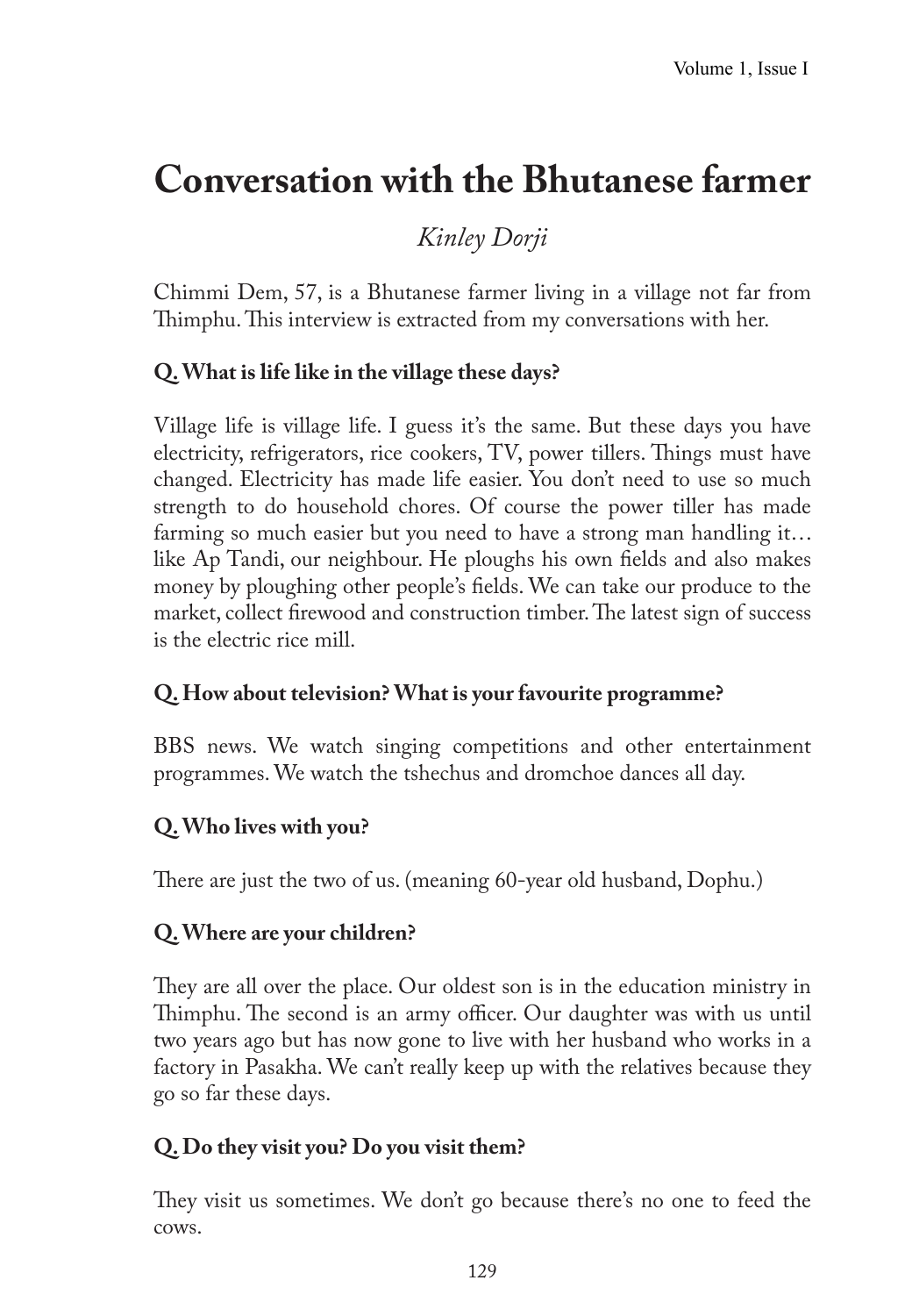འབྲུག་གི་དུས་དེབ།

#### **Q. None of them will come back to the farm?**

Why would they? They are educated. Also, they can't do physical work, but they do send money for the transplantation season so that's okay.

#### **Q. Do you like Thimphu?**

It seems to be a good place for rich people. We are too poor to and uneducated to enjoy the throm (town). Our own children have no time to talk because they are too busy. It's easier to talk to them on the mobile from here. And we are scared to walk around because of the cars.

#### **Q. How has your daily routine life changed?**

These days we grow maize to roast and sell along the highway, along with seasonal vegetables. We can get several crops of maize, with irrigation in the paddy fields and on dry land during the rainy season. This goes on for several months, usually from the fifth month to ninth month.

#### **Q. Do you make much money?**

When we first started three years ago, with both of us working together, carrying the cobs down to the road, collecting firewood, and roasting the corn, we were sometimes making up to Nu 5,000 a day. Now everyone is doing it so we earn less. And they are even bringing maize from India by bus and taxi.

#### **Q. But it means that you grow less rice. Aren't you worried that one day Bhutan will not have enough rice to eat?**

We can buy white rice from FCB and from India. With the extra money we are able to buy utilities like power tillers, TV, CGI sheets for the roof etc..

#### **Q. And a lot of beer?**

(Laughs) Yes, roasting maize makes you thirsty.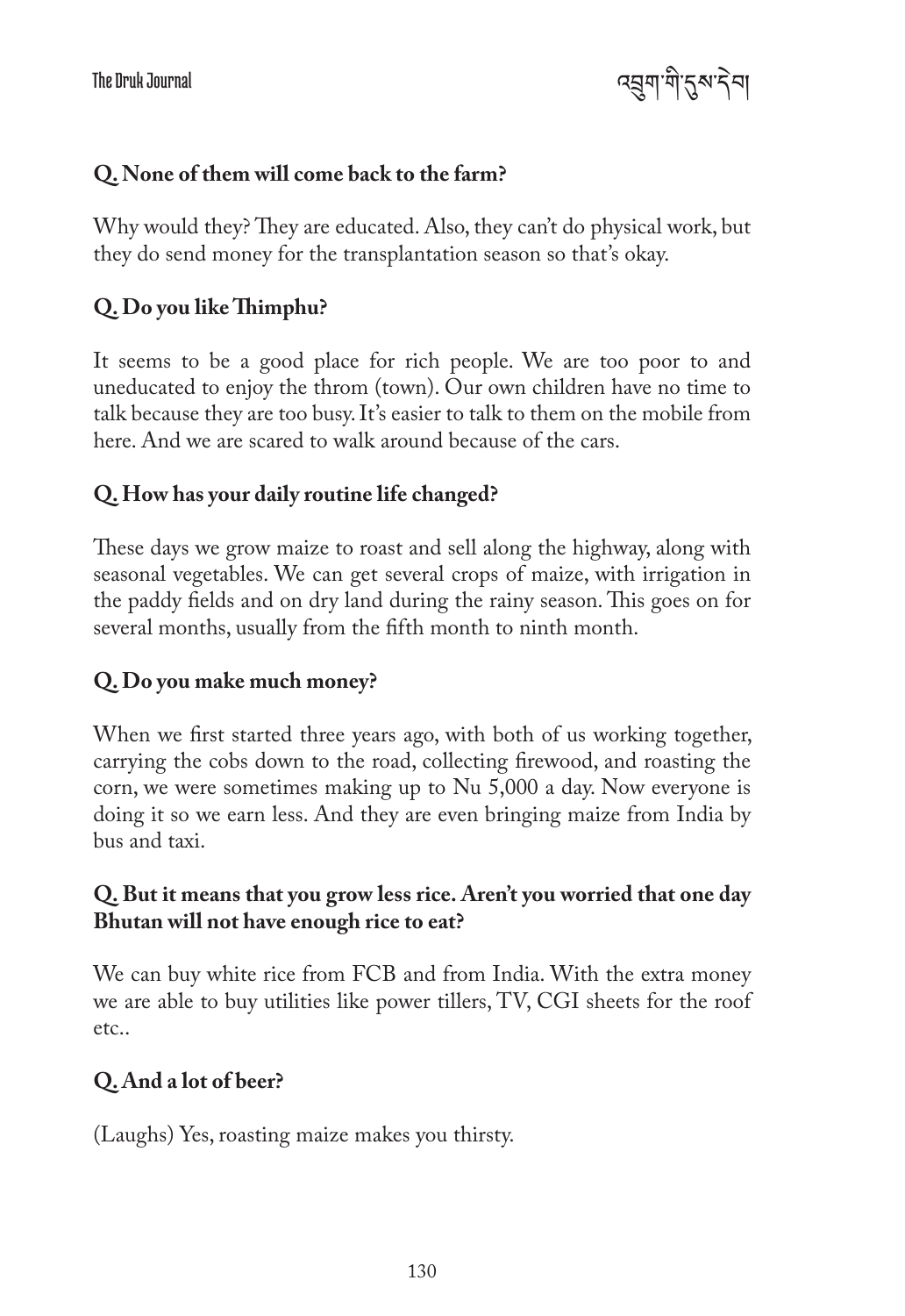## **Q. Do people drink much more these days?**

Yes, but we drink beer, not alcohol. It's much easier to buy it now. We don't have to brew it.

## **Q. What do you do with the empty bottles? We hear of empty bottles being stacked all over rural Bhutan.**

In our area someone comes to buy the empty bottles.

## **Q. Are the rice fields becoming fallow?**

The two of us, of course, are leaving most of the land fallow. We don't have the strength to farm. Our village is not too bad because we still have more than half the families farming. But it is reducing.

## **Q. Who did you vote for?**

I can't remember.

## **Q. What do you mean you can't remember?**

(laughs)

## **Q. I think you don't want to say it because of the tension among party supporters in the village. Am I right?**

Something like that.

## **Q. Do you think democracy is working?**

I don't know.

## **Q. Has the election brought tension into the village society?**

Yes. Yes there is a lot of tension.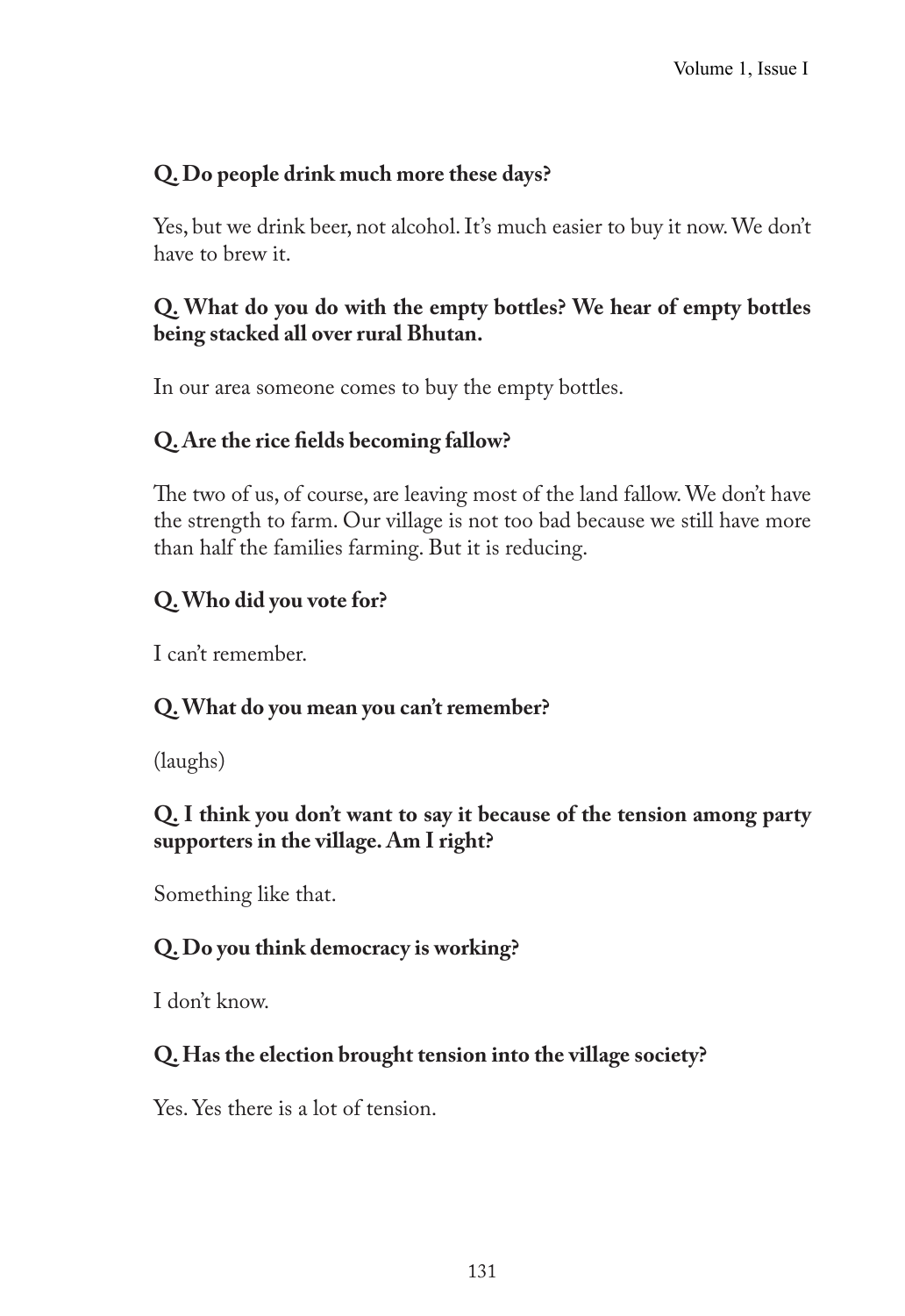འབྲུག་གི་དུས་དེབ།

#### **Q. Has that affected the traditional social life?**

Yes, when we were growing up, we all worked and played together. We were poorer but we shared everything. I remember my father shouting to the neighbours to borrow tools and sending me to get them.

#### **Q. Do you think the Government is doing a good job?**

The government has built roads, schools, hospitals, so life is becoming easier. In that sense, yes.

#### **Q. Is this government doing better than the last?**

I don't know.

#### **Q. Do you believe the campaign promises?**

I don't know (laughs). But people do remember campaign promises.

#### **Q. Do you still conduct your lochhoe and rimdros? And do you invite all your neighbours?**

Yes. So far our children are helping with the annual lochhoe. But it is getting more difficult to get monks. These days it's mostly relatives and friends who come for the lochhoe. It is a trend now that guests are based on political parties.

#### **Q. Does it matter that you are not allowed to serve the traditional paa (meat) at the Lochhoe meals? It was considered a delicacy, right?**

Many people still serve meat discreetly. But most guests don't care as long as there is enough alcohol. People used to ask if the food was good at a certain house. They talked about the size of the phaksha paa. Now they ask about the alcohol. Some are serving wine and the more expensive drinks.

#### **Q. How about other social activities? Does your village archery team challenge the neighbouring villages?**

No, we don't have a village team any more. I've never been interested in